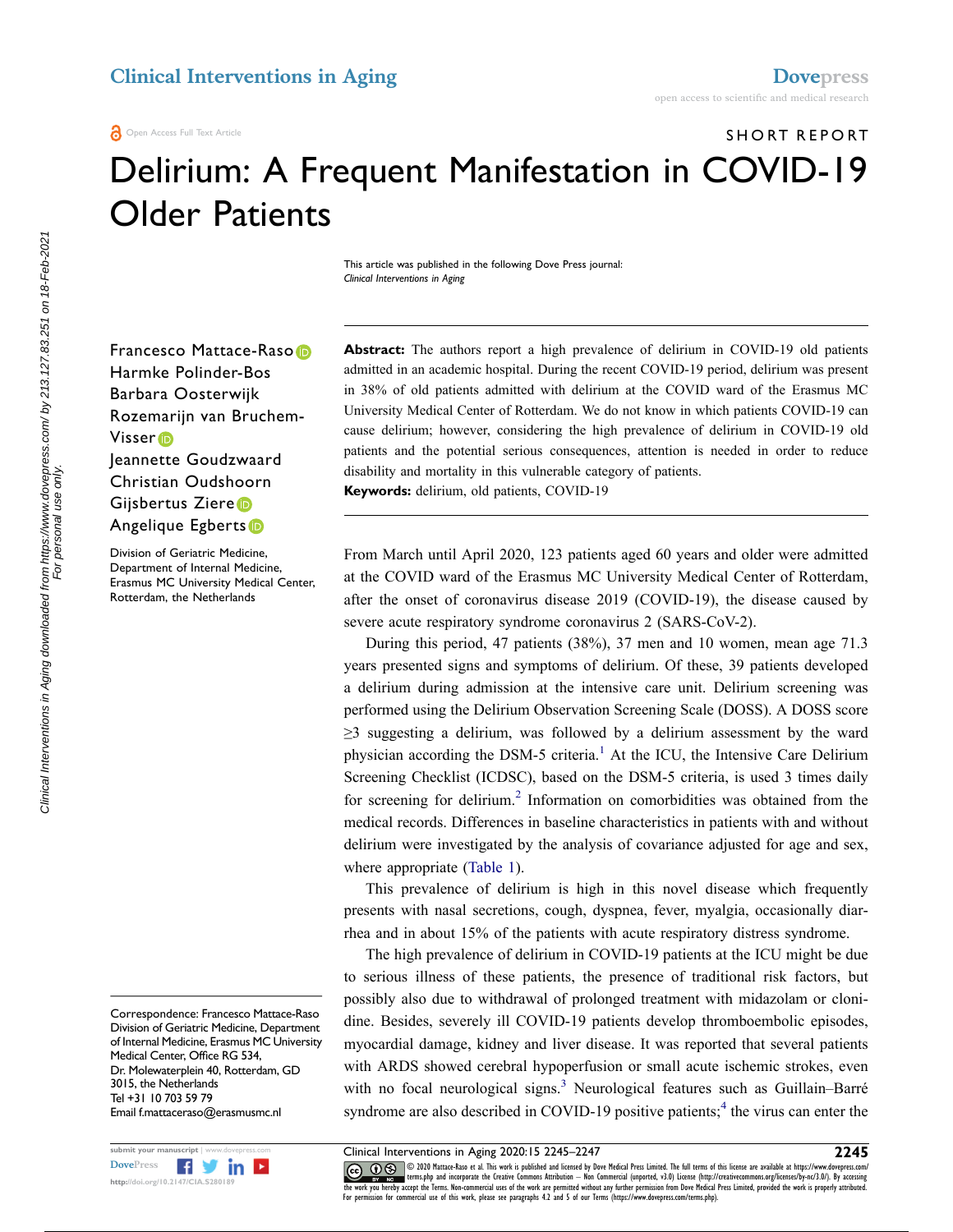<span id="page-1-2"></span>**Table 1** Characteristics of Patients with and without Delirium

|                        | <b>Delirium</b><br>$n = 47$ | No Delirium n=<br>76 | b-value |
|------------------------|-----------------------------|----------------------|---------|
| Age (years)            | 71.3                        | 70.4                 | ns      |
| Women (%)              | 10(21.3)                    | 25 (33)              | ns      |
| Hypertension (%)       | 24(51)                      | 25 (32)              | ns      |
| Diabetes Mellitus      | 12(25.5)                    | 19(25)               | ns      |
| $(\%)$                 |                             |                      |         |
| <b>Previous Stroke</b> | 5(10.6)                     | 7(9.2)               | ns      |
| <b>Admission ICU</b>   | 39 (83)                     | (40.8)               | 0.001   |

**Note**: Values are means for continuous variables and percentages for dichotomous variables.

central nervous system and increase inflammatory cytokines which can be expected to lead to delirium. With the activation of brain parenchymal cells, which might express inflammatory cytokines and other inflammatory mediators in the central nervous system, the inflammatory process can lead to neuronal and synaptic dysfunction which can be expected to lead to delirium.<sup>[5](#page-1-5)</sup>

<span id="page-1-9"></span><span id="page-1-8"></span><span id="page-1-7"></span>Another possible explanation could be the distinct presence of hypoxia in COVID-19 patients. Studies in surgical patients found a strong correlation between intraoperative O2 saturation and postoperative cognitive dysfunction.<sup>6</sup> Hypoxia and decreased brain oxygenation causes a failure in oxidative metabolism, which is associated with a strong release of neurotransmitters, especially glutamate and dopamine.[7](#page-2-0) The strong release of dopamine might explain the hyperactive form of delirium with agitation and hallucinations. Hypoxia can also lead to reduced synthesis and release of acetylcholine. Cholinergic neurotransmission is sensitive to metabolic events, such as diminished availability of glucose and oxygen. Reduction in cerebral oxygen may induce delirium by impairing acetylcholine production.<sup>[8](#page-2-1)</sup>

<span id="page-1-13"></span><span id="page-1-12"></span><span id="page-1-11"></span><span id="page-1-10"></span>The prevalence of delirium reported in the present study is similar to the prevalence observed in other studies which have included patients of the same age but also older patients $9,10$  and is slightly higher than the prevalence of delirium (25–31%) reported in old patients admitted with non-COVID-19 pneumonia<sup>[11](#page-2-4),12</sup> and in patients admitted with severe acute respiratory syndrome (SARS) and Middle East respiratory syndrome (MERS).[13](#page-2-6) At the moment we do not know in which patients COVID-19 can cause delirium; it might be speculated that decline in physiological capacity in organ systems, with an increased susceptibility to stressors such as frailty, can play a role in these vulnerable older persons. Frailty impairs organ

reserves also at biomolecular level, due to inflammaging, immunosenescence, reduced oxygen uptake and altered energy balance which can be crucial in determining the onset of delirium in older vulnerable COVID-19 patients. Moreover, additional sensory and social deprivation, because of the specific care procedures associated with the treatment of this condition and extreme diminished, or lost, contact with relatives may have negative impact on the severity and duration of the delirium.

Delirium is an acute neuropsychiatric syndrome characterized by disturbances in attention, awareness and cognition – is a frequent disorder in older hospitalized patients. It is associated with poor clinical outcomes including prolonged hospital stay, loss of independence, admission in nursing homes and mortality. Considering the dramatic consequences of delirium and the high prevalence of delirium in COVID-19 older patients we must pay attention to early recognition of neuropsychiatric disorders in order to start with delirium-related treatment to reduce disability and mortality in this vulnerable category of patients.

### **Ethics Statement**

This study was conducted in accordance with the principles expressed in the Declaration of Helsinki. In The Netherlands, ethical approval and patient consent are not required for retrospective chart review studies in which data collected during routine clinical care are extracted and analyzed anonymously.

# **Disclosure**

The authors report no conflicts of interest.

# **References**

- <span id="page-1-0"></span>1. American Psychiatric Association. *Diagnostic and Statistical Manual of Mental Disorders*. 5th ed. Washington, DC; [2013.](#page-0-0)
- <span id="page-1-1"></span>2. Bergeron N, Dubois MJ, Dumont M, Dial S, Skrobik Y. Intensive care delirium screening checklist: evaluation of a new screening tool. *Intensive Care Med*. [2001](#page-0-1);27:859–864. doi:[10.1007/s001340100909](https://doi.org/10.1007/s001340100909)
- <span id="page-1-3"></span>3. Combes A, Hajage D, Capellier G, et al. Extracorporeal membrane oxygenation for severe acute respiratory distress syndrome. *New Engl J Med*. [2018](#page-0-2);378:1965–1975. doi:[10.1056/NEJMoa1800385](https://doi.org/10.1056/NEJMoa1800385)
- <span id="page-1-4"></span>4. Toscano G, Palmerini F, Ravaglia S, et al. Guillain-barre syndrome associated with SARS-CoV-2. *N Engl J Med*. [2020](#page-0-3);382 (26):2574–2576. doi:[10.1056/NEJMc2009191](https://doi.org/10.1056/NEJMc2009191)
- <span id="page-1-5"></span>5. Maldonado JR. Delirium pathophysiology: an updated hypothesis of the etiology of acute brain failure. *Int J Geriatr Psychiatry*. [2018](#page-1-7);33:1428–1457. doi:[10.1002/gps.4823](https://doi.org/10.1002/gps.4823)
- <span id="page-1-6"></span>6. Morimoto Y, Yoshimura M, Utada K, Setoyama K, Matsumoto M, Sakabe T. Prediction of postoperative delirium after abdominal surgery in the elderly. *J Anesth*. [2009;](#page-1-8)23:51–56. doi:[10.1007/s00540-008-](https://doi.org/10.1007/s00540-008-0688-1) [0688-1](https://doi.org/10.1007/s00540-008-0688-1)